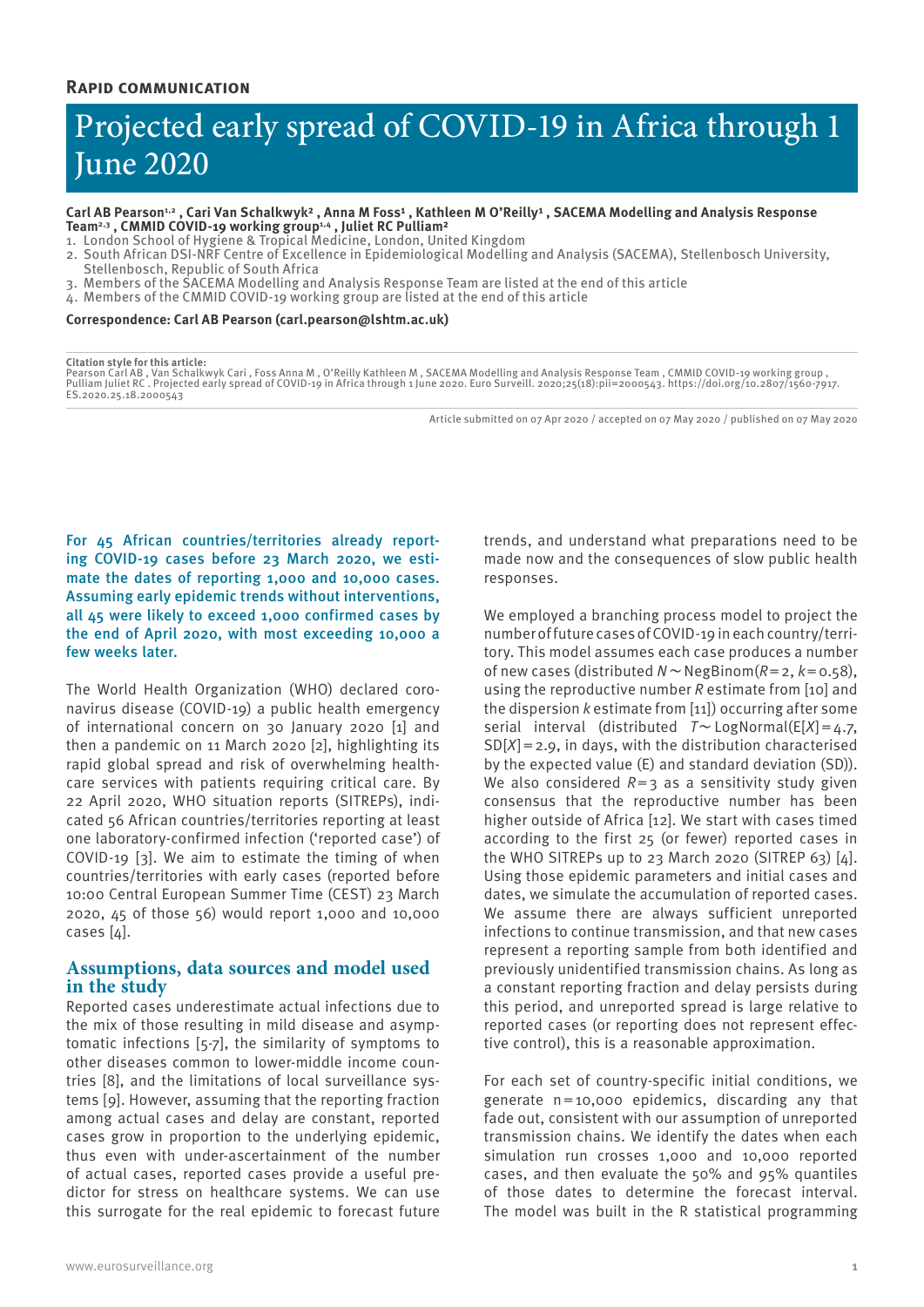## **Figure 1**

Distribution of times when countries/territories already reporting COVID-19 cases by 23 March 2020 arrive at 1,000 and 10,000 reported cases, with inset map indicating median expected arrival dates by country/territory, Africa, 2020 (n=45 countries/territories)



*The boundaries and names shown on this map do not imply official endorsement or acceptance by the European Union.*

For each country, the respective predicted dates of reaching 1,000 and 10,000 reported cases are each within coloured (dark red to yellow) and grey horizontal boxes, representing the 50% quantiles for these dates (i.e. 50% forecast intervals). The whiskers surrounding the boxes are 95% forecast intervals.

For the predicted periods of arrival at 1,000 reported cases, the horizontal boxes and whiskers are coloured according to a gradient from dark red to yellow. The dark red progresses to yellow as the forecast intervals of arrival to 1,000 reported cases are delayed in time.

The dashed vertical line indicates cut-off date for initial cases in the simulated epidemics.

The inset map indicates the median expected arrival dates at 1,000 reported cases by country/territory (dark red to yellow, corresponding to the forecast distributions); countries/territories not reporting cases by 23 March 2020 SITREP are in blue.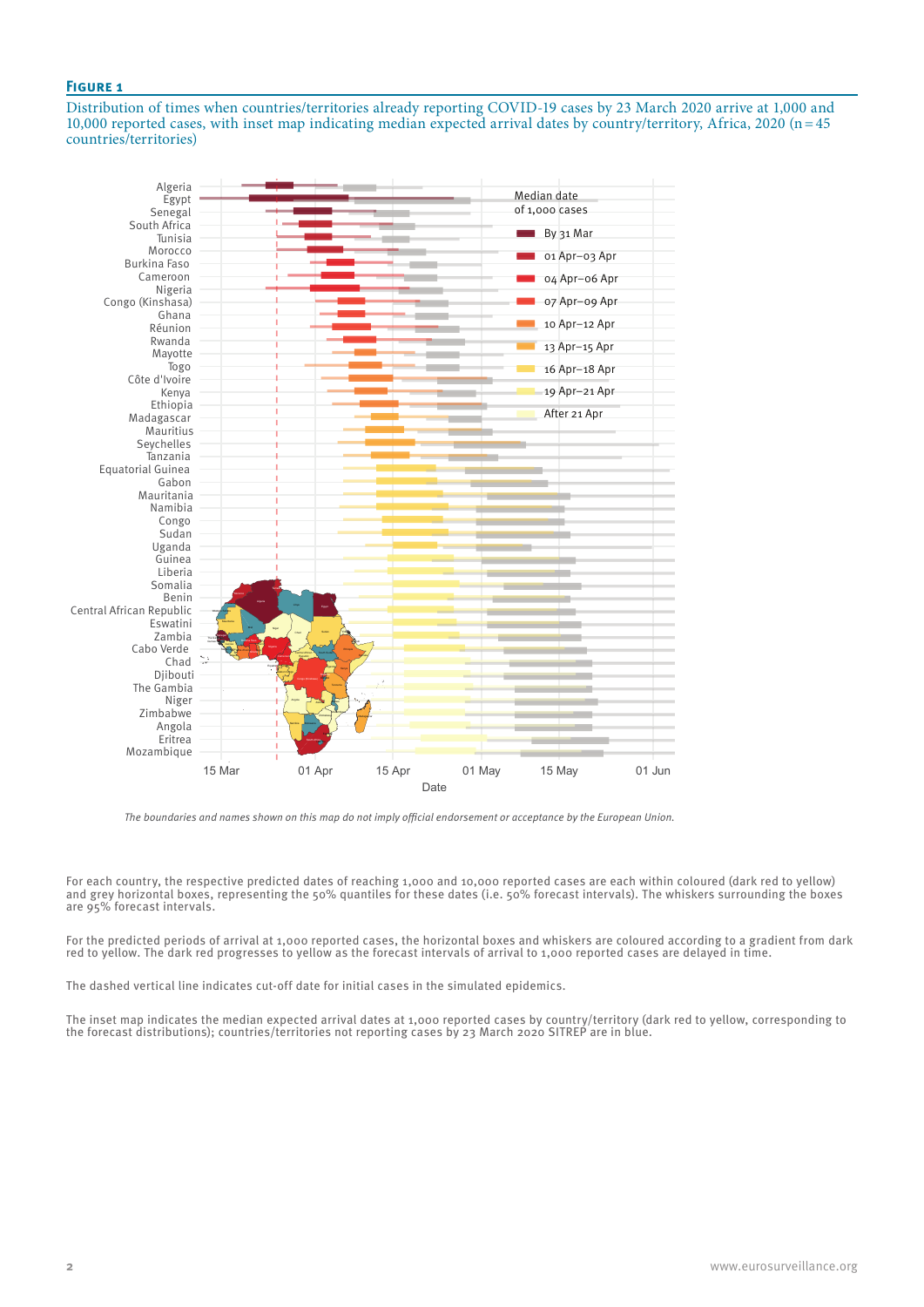## **Table**

Projected timing of reporting of 1,000 and 10,000 COVID-19 cases for all African countries/territories reporting cases by 23 March 2020, assuming no change in reporting or introduction of control efforts, Africa, 2020 (n=45 countries/territories)

|                                  | Forecast intervals 50% (95%)        | Forecast intervals 50% (95%)         |                     |
|----------------------------------|-------------------------------------|--------------------------------------|---------------------|
| Country/territory                | around date of 1,000 reported cases | around date of 10,000 reported cases | Date SI>30          |
| Algeria                          | 23 Mar-28 Mar (18 Mar-05 Apr)       | 06 Apr-12 Apr (01 Apr-20 Apr)        | 12 Mar              |
| Angola                           | 18 Apr-29 Apr (12 Apr-17 May)       | o7 May-21 May (28 Apr-12 Jun)        | 24 Mar              |
| Benin                            | 15 Apr-26 Apr (08 Apr-16 May)       | 03 May-17 May (24 Apr-09 Jun)        | 19 Mar <sup>a</sup> |
| Burkina Faso                     | 03 Apr-08 Apr (31 Mar-15 Apr)       | 18 Apr-23 Apr (14 Apr-01 May)        | 16 Mar              |
| Cabo Verde                       | 17 Apr-28 Apr (11 Apr-16 May)       | 05 May-20 May (27 Apr-11 Jun)        | 13 Mar <sup>a</sup> |
| Cameroon                         | o2 Apr-o8 Apr (27 Mar-17 Apr)       | 17 Apr-23 Apr (12 Apr-03 May)        | 27 Mar              |
| Central African Republic         | 14 Apr-26 Apr (07 Apr-14 May)       | o2 May-18 May (23 Apr-09 Jun)        | 18 Mar <sup>a</sup> |
| Chad                             | 17 Apr-29 Apr (11 Apr-18 May)       | o6 May-21 May (28 Apr-12 Jun)        | 26 Mar              |
| Congo                            | 13 Apr-24 Apr (06 Apr-13 May)       | 30 Apr-16 May (22 Apr-06 Jun)        | 19 Mar <sup>a</sup> |
| Côte d'Ivoire                    | o7 Apr-15 Apr (o2 Apr-02 May)       | 23 Apr-03 May (16 Apr-24 May)        | 18 Mar <sup>a</sup> |
| Democratic Republic of the Congo | 05 Apr-10 Apr (01 Apr-19 Apr)       | 19 Apr-25 Apr (15 Apr-06 May)        | 19 Mar              |
| Djibouti                         | 17 Apr-29 Apr (11 Apr-18 May)       | 05 May-21 May (27 Apr-12 Jun)        | 19 Mar              |
| Egypt                            | 20 Mar-07 Apr (09 Mar-26 Apr)       | o8 Apr-29 Apr (28 Mar-22 May)        | 19 Mar              |
| <b>Equatorial Guinea</b>         | 12 Apr-22 Apr (06 Apr-10 May)       | 28 Apr-12 May (21 Apr-04 Jun)        | 15 Mar <sup>a</sup> |
| Eritrea                          | 20 Apr-02 May (11 Apr-17 May)       | 10 May-24 May (02 May-11 Jun)        | 17 Mar <sup>a</sup> |
| Eswatini                         | 15 Apr-26 Apr (07 Apr-15 May)       | o2 May-19 May (23 Apr-10 Jun)        | 17 Mar              |
| Ethiopia                         | 09 Apr-16 Apr (04 Apr-01 May)       | 23 Apr-02 May (18 Apr-26 May)        | 16 Mar <sup>a</sup> |
| Gabon                            | 12 Apr-23 Apr (06 Apr-10 May)       | 29 Apr-13 May (21 Apr-05 Jun)        | 14 Mar              |
| Gambia                           | 17 Apr-29 Apr (10 Apr-19 May)       | o7 May-21 May (28 Apr-12 Jun)        | 18 Mar              |
| Ghana                            | 05 Apr-10 Apr (01 Apr-17 Apr)       | 19 Apr-25 Apr (15 Apr-03 May)        | 16 Mar              |
| Guinea                           | 14 Apr-26 Apr (06 Apr-15 May)       | o1 May-18 May (22 Apr-09 Jun)        | 26 Mar <sup>a</sup> |
| Kenya                            | 08 Apr-14 Apr (03 Apr-24 Apr)       | 23 Apr-30 Apr (18 Apr-12 May)        | 13 Mar              |
| Liberia                          | 14 Apr-26 Apr (08 Apr-14 May)       | o2 May-17 May (24 Apr-09 Jun)        | 22 Mar <sup>a</sup> |
| Madagascar                       | 11 Apr-16 Apr (08 Apr-25 Apr)       | 25 Apr-01 May (21 Apr-11 May)        | 21 Mar              |
| Mauritania                       | 12 Apr-24 Apr (06 Apr-14 May)       | o2 May-17 May (23 Apr-07 Jun)        | 19 Mar              |
| Mauritius                        | 10 Apr-17 Apr (06 Apr-01 May)       | 25 Apr-03 May (19 Apr-25 May)        | 20 Mar              |
| Mayotte                          | 08 Apr-12 Apr (04 Apr-19 Apr)       | 21 Apr-27 Apr (17 Apr-05 May)        | N/A                 |
| Morocco                          | 30 Mar-06 Apr (24 Mar-16 Apr)       | 14 Apr-21 Apr (08 Apr-04 May)        | 13 Mar              |
| Mozambique                       | 19 Apr-30 Apr (13 Apr-19 May)       | o8 May-23 May (29 Apr-14 Jun)        | 24 Mar              |
| Namibia                          | 12 Apr-25 Apr (05 Apr-13 May)       | 30 Apr-16 May (22 Apr-07 Jun)        | 17 Mar              |
| Niger                            | 17 Apr-29 Apr (11 Apr-19 May)       | o7 May-22 May (28 Apr-12 Jun)        | 19 Mar              |
| Nigeria                          | 31 Mar-09 Apr (23 Mar-18 Apr)       | 16 Apr-24 Apr (09 Apr-04 May)        | 18 Mar              |
| Réunion                          | 04 Apr-11 Apr (31 Mar-23 Apr)       | 19 Apr-27 Apr (14 Apr-11 May)        | 14 Mar              |
| Rwanda                           | 06 Apr-12 Apr (02 Apr-22 Apr)       | 21 Apr-28 Apr (16 Apr-11 May)        | 14 Mar              |
| Senegal                          | 28 Mar-04 Apr (23 Mar-12 Apr)       | 11 Apr-18 Apr (07 Apr-29 Apr)        | 15 Mar <sup>a</sup> |
| Seychelles                       | 10 Apr-19 Apr (05 Apr-08 May)       | 26 Apr-o9 May (20 Apr-o2 Jun)        | 22 Mar              |
| Somalia                          | 15 Apr-27 Apr (06 Apr-12 May)       | 05 May-19 May (27 Apr-06 Jun)        | 31 Mar <sup>a</sup> |
| South Africa                     | 29 Mar-04 Apr (26 Mar-15 Apr)       | 12 Apr-19 Apr (09 Apr-03 May)        | 15 Mar              |
| Sudan                            | 13 Apr-25 Apr (05 Apr-14 May)       | 30 Apr-17 May (22 Apr-08 Jun)        | 14 Mar              |
| Togo                             | 07 Apr-13 Apr (30 Mar-19 Apr)       | 21 Apr-27 Apr (15 Apr-05 May)        | 20 Mar <sup>a</sup> |
| Tunisia                          | 30 Mar-04 Apr (25 Mar-11 Apr)       | 13 Apr-18 Apr (08 Apr-27 Apr)        | o9 Mar              |
| Uganda                           | 15 Apr-23 Apr (10 Apr-08 May)       | 30 Apr-10 May (24 Apr-31 May)        | 18 Mar              |
| Tanzania                         | 11 Apr-18 Apr (06 Apr-02 May)       | 25 Apr-04 May (20 Apr-26 May)        | 18 Mar              |
| Zambia                           | 15 Apr-27 Apr (09 Apr-15 May)       | 04 May-19 May (25 Apr-11 Jun)        | 20 Mar              |
| Zimbabwe                         | 17 Apr-28 Apr (11 Apr-17 May)       | o7 May-21 May (28 Apr-11 Jun)        | 23 Mar              |

COVID-19: coronavirus disease; N/A: data not available; SI: stringency index.

a Denotes countries where the date is estimated by manually coding from [17].

As a general assessment of the validity of assuming limited impact of control measures during the timeframe modelled, the last column denotes the date the SI [18] surpassed 30. The SI is an amalgamation of several intervention policies, which measures their formal declaration, and does not imply anything about their effectiveness.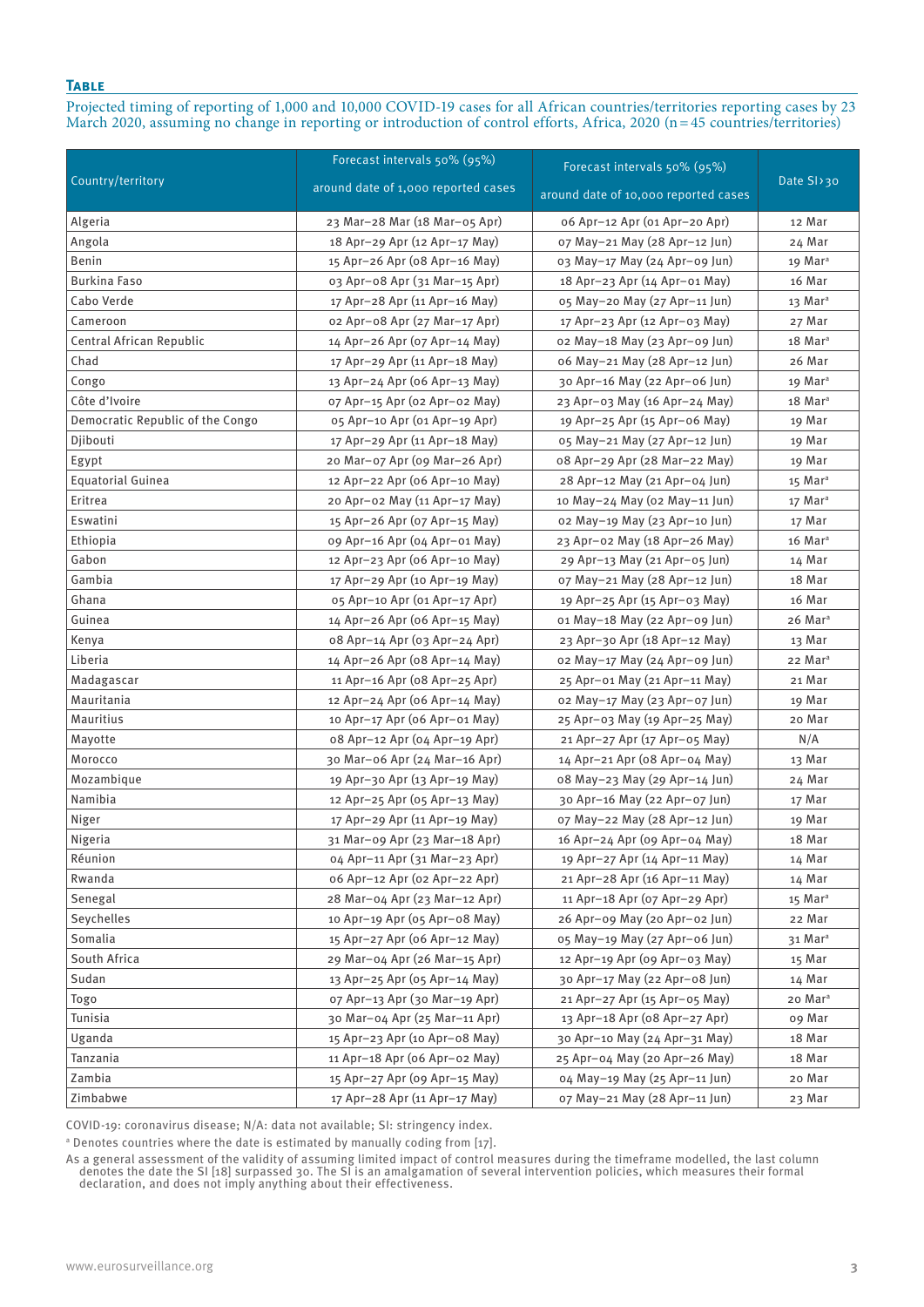## **Figure 2**

## Forecast validation for countries having already reached 1,000 cases, 2020 (n=39 countries)



For each country, the predicted date of reaching 1,000 reported cases is within a black horizontal box, representing the 50% quantiles for the date (i.e. 50% forecast interval). The grey whiskers surrounding the boxes are 95% forecast intervals. The dot indicates the actual date when 1,000 reported cases were reached, with white, blue or red colours respectively signalling whether this date falls within the 50% forecast interval, outside the 50% forecast interval but still within the 95% interval, or outside the 95% interval.

For actual reporting dates, 17/39 fell within the 50% prediction intervals, and 31/39 within the 95%.

Inset distribution indicates randomisation results: actual forecast (red) vs randomly assigned forecast (grey), with 0.975 quantile indicated by the line.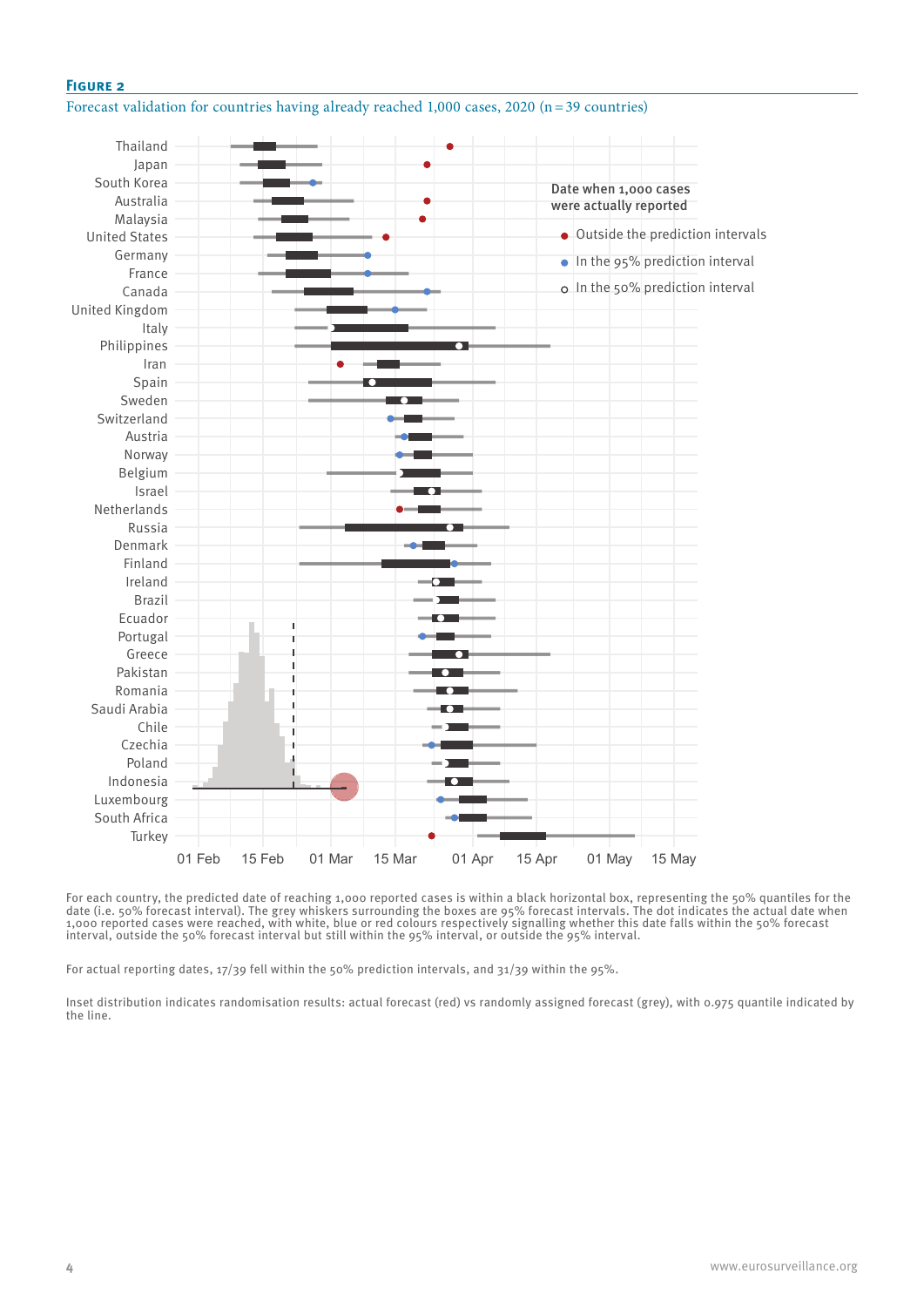language, using the *bpmodels* package [13], and the *data2019nCoV* package for the SITREP data [14]. All analysis code is available at https://github.com/ SACEMA/COVID10k.

# **Projected timing of 1,000 and 10,000 COVID-19 case reporting in considered African countries/territories**

We projected that all of the 45 African countries reporting cases prior to 23 March 2020 were likely to pass 1,000 reported cases by the end of April 2020 and 10,000 within another few weeks (Figure 1 and Table). Of particular concern is that passing these thresholds is largely synchronised continent-wide and real disease burden will certainly exceed reported cases. Assuming *R=*3 instead, reporting of 1,000 cases occurs roughly 1week earlier, and 10,000 cases 2weeks earlier. However, early trends in cases for the  $R=3$  scenario rapidly exceeded observed reporting, indicating epidemiological differences; whether those distinctions are in transmission or surveillance and response remains to be determined.

Since our projections assume failed containment of initial cases and no interventions reducing early transmission, they are pessimistic relative to any benefits of local (e.g. those summarised by the stringency index (SI) in the Table) or global action. The international control efforts and travel restrictions to date likely slowed seeding of the epidemic, and other local efforts may have slowed spread once the epidemic was established. However, containment measures, e.g. travel restrictions, increased testing, contact tracing, isolation of cases and quarantine of contacts, are likely to slow, but not halt, real epidemic growth [15]. Indeed, increased testing may accelerate the time to reporting these numbers, as improved ascertainment increases the identified fraction of real cases. However, the model also optimistically assumes surveillance capacity is not overwhelmed or stymied, which would slow reaching 1,000 reported cases while the real disease burden grows uncontrolled. This model also assumes a homogeneous population, neglecting urban vs rural differences as well as connectivity between regions, distinctions, which would tend towards many small outbreaks, rather than the single one we model. Because we ignore these effects, the model is only appropriate for short-range forecasts.

# **Validation of the model**

As model validation, we applied this same forecasting approach to the 39 countries worldwide that had exceeded 1,000 reported cases by 7 April (SITREP 78) [16]; we did not consider those with more than 10,000 cases, as they all underwent substantial control measures modifying epidemic growth. We found that 17/39 of actual reporting dates fell within the 50% prediction intervals, and 31/39 within the 95% interval (Figure 2), indicating the forecast prediction interval is too certain, as expected for a rapid but low detail model. We further showed that forecast performance is not a random outcome by performing a randomisation test: we shuffle the assignment of forecast days-to-1,000-cases to different countries, and score 1,000 shuffled predictions; the real forecast score is significantly different from random at the p<0.001 level (Figure 2 inset).

Specific to Africa as of SITREP 93 (22 April 2020), Egypt, Morocco, and South Africa actually reached 1,000 reported cases at a date falling within their 50% forecast interval, and Algeria within its 95% interval; Cameroon and Ghana reported 1,000 cases later than their 95% interval. For 18 other countries the upper time limit of the 50% forecast interval had already been reached on 22 April, with 11 still in their 95% interval; one of those had>900 cases (Côte d'Ivoire). Of the seven now past their 95% interval (Burkina Faso, DR Congo, Nigeria, Rwanda, Senegal, Togo, Tunisia), one has >900 cases (Tunisia) and the others generally had early interventions (SI column in the Table).

## **Conclusions**

Using reporting to date, and assuming similar epidemiological trends to those seen globally, we projected that all of the 45 African countries/territories reporting early cases were likely to report 1,000 cases by the end of April 2020, and 10,000 within another few weeks; with reported cases lagging and under-representing actual burden. Even considering reporting delays, timing is largely synchronised continent-wide. Our projections assumed no substantive changes between the initially reported cases and the forecast points; while some countries have taken drastic actions, invalidating those assumptions, others have not or have acted slowly (SI column in the Table). As seen outside Africa, because onset of severe symptoms can be delayed weeks from infection and last several weeks, interventions have limited immediate impact on new hospitalisations or healthcare facility demand, meaning that most of the countries in our projection would be well past 1,000 real cases by the time the effects of interventions started in late March would be observed.

These results call for further preparations across Africa to ready healthcare systems and citizens for the incoming wave of infections leading to COVID-19; many countries are already making these changes, but more may be required. Augmented staffing, personal protective equipment stores and training, general isolation beds and equipped critical care units are all urgently needed. Citizen awareness will also be critical, and officials should continue to promote preventive measures such as physical distancing and regular hand washing.

# **SACEMA Modelling and Analysis Response Team (SMART)**

Roxanne Beauclair, Elisha B Are, Olatunji O Adetokunboh, Jeremy Bingham, C Marijn Hazelbag, Ivy Kombe, and Joseph B Sempa.